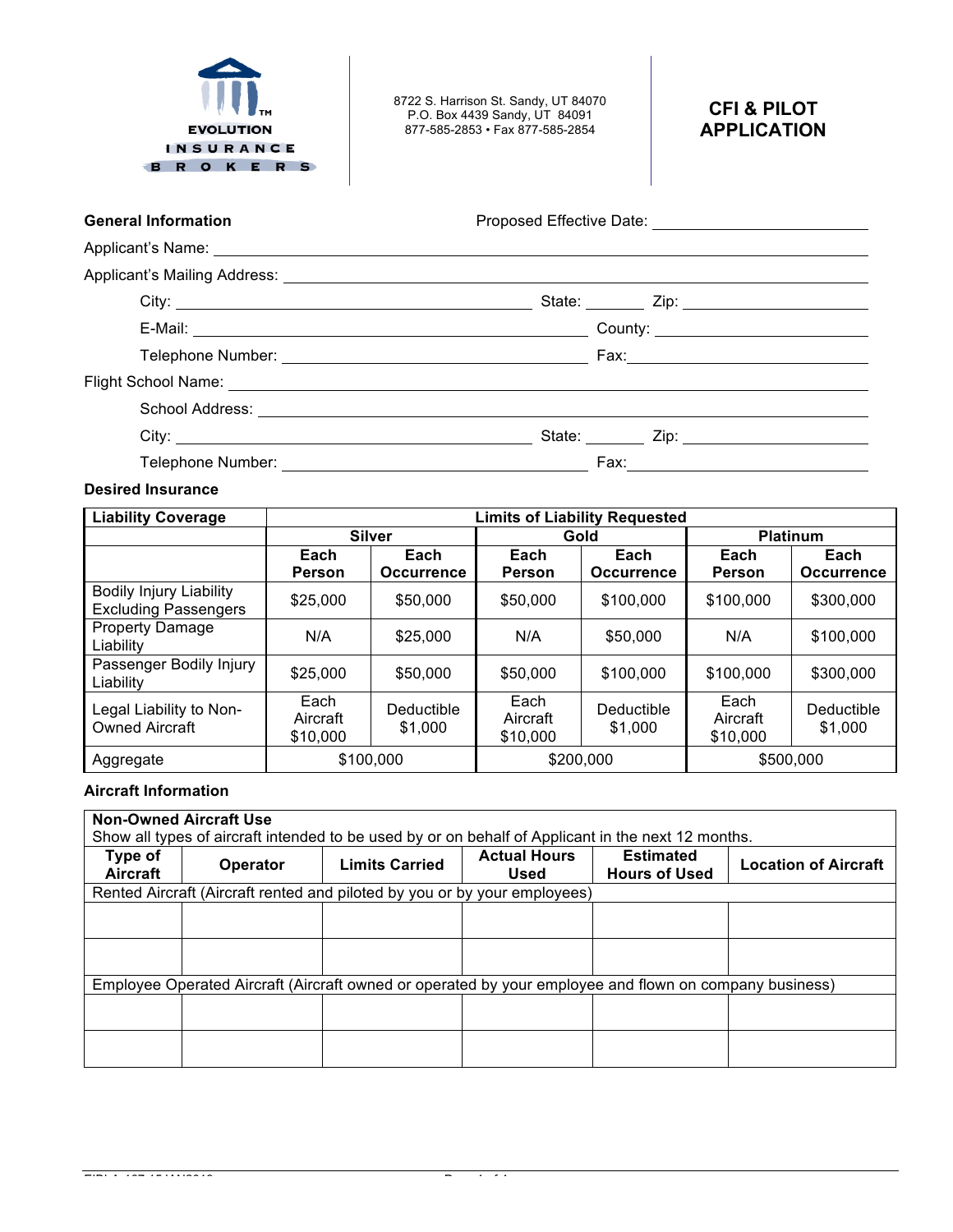### 1. Aircraft usage:

|                                                                                                                              |                                                                    | 1. Commercial Use: ___________%: Detailed Description: _________________________                                             |         |  |  |  |
|------------------------------------------------------------------------------------------------------------------------------|--------------------------------------------------------------------|------------------------------------------------------------------------------------------------------------------------------|---------|--|--|--|
|                                                                                                                              |                                                                    | 2. Training/Instruction: _________%: Detailed Description: _____________________                                             |         |  |  |  |
|                                                                                                                              |                                                                    | 3. Private/Personal: ____________%: Detailed Description: ______________________                                             |         |  |  |  |
|                                                                                                                              |                                                                    |                                                                                                                              |         |  |  |  |
|                                                                                                                              |                                                                    | When not flown, the aircraft is: $\square$ Always hangared $\;\;\square\;$ Always tied down $\;\;\square\;$ Other (explain): |         |  |  |  |
|                                                                                                                              |                                                                    |                                                                                                                              |         |  |  |  |
|                                                                                                                              | 3. Do your students have their own Student Pilot insurance?        |                                                                                                                              | Yes  No |  |  |  |
| 4. Are any Non-Owned Hot Air Balloons, Blimps, Military Surplus, Ultra-Lights, or Home Built Aircraft used?<br>$Yes \Box No$ |                                                                    |                                                                                                                              |         |  |  |  |
|                                                                                                                              | 5. Are any flights made outside the United States?                 |                                                                                                                              | Yes  No |  |  |  |
|                                                                                                                              | 6. Are any private airfields / heliports used?<br>If yes, explain: |                                                                                                                              | Yes  No |  |  |  |

7. Describe all Aircraft owned, registered to, or leased for more than 30 days to Applicant, or Aircraft in which Applicant has any financial interest:

**Pilot Information**

| <b>Pilot Name &amp; Certification</b> |  | <b>Pilot Certification and Ratings</b> | <b>Medical Certificate</b> |                       |  |                       |  |
|---------------------------------------|--|----------------------------------------|----------------------------|-----------------------|--|-----------------------|--|
| Name of Pilot                         |  | Student □                              | CFI O                      | Class of              |  | 1 □<br>2 <sub>D</sub> |  |
| FAA Certificate No.                   |  | Private $\square$                      | ASEL O                     | Medical               |  | 3 <sup>D</sup>        |  |
| Date of Last Biennial<br>Review       |  | Commercial $\square$                   | AMEL O                     | Date of last Physical |  |                       |  |
| Instructor for Biennial<br>Review     |  | Instrument $\square$                   | ATP O                      |                       |  |                       |  |
| Date of Birth                         |  |                                        |                            |                       |  |                       |  |

| Name the top three aircraft   | Single | Multi- |         |          |            | Turbine  |
|-------------------------------|--------|--------|---------|----------|------------|----------|
| you have the highest time in: | Engine | Engine | Complex | Seaplane | Helicopter | Aircraft |
| Make and Model of Craft:      |        |        |         |          |            |          |
| Make and Model of Craft:      |        |        |         |          |            |          |
| Make and Model of Craft:      |        |        |         |          |            |          |
| Dates Flown                   |        |        |         |          |            |          |
| Pilot In Command (hrs.)       |        |        |         |          |            |          |
| Second in Command (hrs.)      |        |        |         |          |            |          |
| Dual (hrs.)                   |        |        |         |          |            |          |
| Cross Country (hrs.)          |        |        |         |          |            |          |
| Night (hrs.)                  |        |        |         |          |            |          |
| Instrument (hrs.)             |        |        |         |          |            |          |
| Total Last 12 Mo. (hrs.)      |        |        |         |          |            |          |
| Total Last 90 Days (hrs.)     |        |        |         |          |            |          |
| <b>TOTAL HOURS</b>            |        |        |         |          |            |          |

8. Total Pilot-In-Command (PIC) hours:

| 9. Does any pilot named above have any physical impairments, waivers, limitations, or, conditions attached to their |                      |
|---------------------------------------------------------------------------------------------------------------------|----------------------|
| medical certificate?                                                                                                | $\Box$ Yes $\Box$ No |

- 10. Has any pilot named above ever had their FAA, Military, or other pilot certificate revoked?  $\Box$  Yes  $\Box$  No
- 11. Has any pilot named above ever been cited for violation of any aviation regulation in any country?  $\Box$  Yes  $\Box$  No
- 12. Has any pilot named above ever been convicted of or pleaded guilty to a felony or a DUI?  $\Box$  Yes  $\Box$  No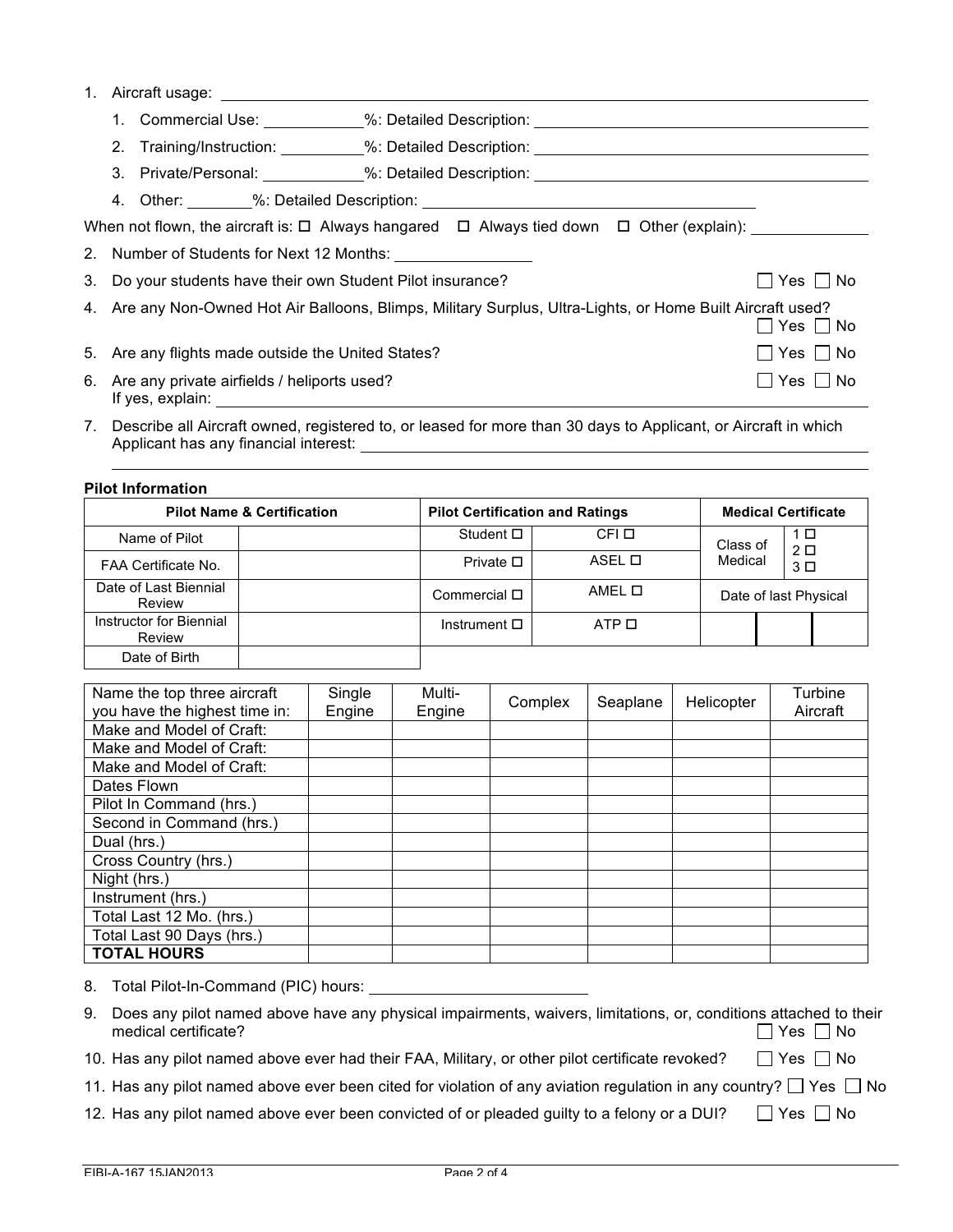#### **Other Insurance**

- 13. Name of current Applicant's Non-Owned Aircraft insurance carrier (If none, so state):
- 14. Expiration date of current coverage (if applicable):
- 15. To the Applicant's knowledge has there been any damage to, or have claims by others arisen out of the operation of any non-owned aircraft in the custody of the Applicant?  $\Box$  Yes  $\Box$  No
- 16. Has any Insurance Company or Underwriter at any time declined an aircraft application submitted by Applicant, or cancelled or refused to renew a non-owned aircraft policy held by the Applicant or any of the pilots named herein? (NOTE: Missouri applicants Do Not Reply.)  $\Box$  Yes  $\Box$  No

#### **Insurance History**

- 17. Who is your current insurance carrier (or your last if no current provider)?
- 18. Provide name(s) for all insurance companies that have provided Applicant insurance for the last three years:

|                        | Coverage: | Coverage: | Coverage: |
|------------------------|-----------|-----------|-----------|
| <b>Company Name</b>    |           |           |           |
| <b>Expiration Date</b> |           |           |           |
| <b>Annual Premium</b>  | \$        | จ         | Φ         |

19. Has the Applicant or any predecessor ever had a claim?  $\Box$  Yes  $\Box$  Yes  $\Box$  No Attach a five year loss/claims history, including details. (REQUIRED)

|  |  | N٢ |
|--|--|----|
|--|--|----|

20. Have you had any incident, event, occurrence, loss, or Wrongful Act which might give rise to a Claim covered by this Policy, prior to the inception of this Policy?  $\Box$  Yes  $\Box$  No

If yes, please explain:

#### **REPRESENTATIONS AND WARRANTIES**

The "Applicant" is the party to be named as the "Insured" in any insuring contract if issued. By signing this Application, the Applicant for insurance hereby represents and warrants that the information provided in the Application, together with all supplemental information and documents provided in conjunction with the Application, is true, correct, inclusive of all relevant and material information necessary for the Insurer to accurately and completely assess the Application, and is not misleading in any way. The Applicant further represents that the Applicant understands and agrees as follows: (i) the Insurer can and will rely upon the Application and supplemental information provided by the Applicant, and any other relevant information, to assess the Applicant's request for insurance coverage and to quote and potentially bind, price, and provide coverage; (ii) the Application and all supplemental information and documents provided in conjunction with the Application are warranties that will become a part of any coverage contract that may be issued; (iii) the submission of an Application or the payment of any premium does not obligate the Insurer to quote, bind, or provide insurance coverage; and (iv) in the event the Applicant has or does provide any false, misleading, or incomplete information in conjunction with the Application, any coverage provided will be deemed void from initial issuance.

The Applicant hereby authorizes the Insurer and its agents to gather any additional information the Insurer deems necessary to process the Application for quoting, binding, pricing, and providing insurance coverage including, but not limited to, gathering information from federal, state, and industry regulatory authorities, insurers, creditors, customers, financial institutions, and credit rating agencies. The Insurer has no obligation to gather any information nor verify any information received from the Applicant or any other person or entity. The Applicant expressly authorizes the release of information regarding the Applicant's losses, financial information, or any regulatory compliance issues to this Insurer in conjunction with consideration of the Application.

The Applicant further represents that the Applicant understands and agrees the Insurer may: (i) present a quote with a Sub-limit of liability for certain exposures, (ii) quote certain coverages with certain activities, events, services, or waivers excluded from the quote, and (iii) offer